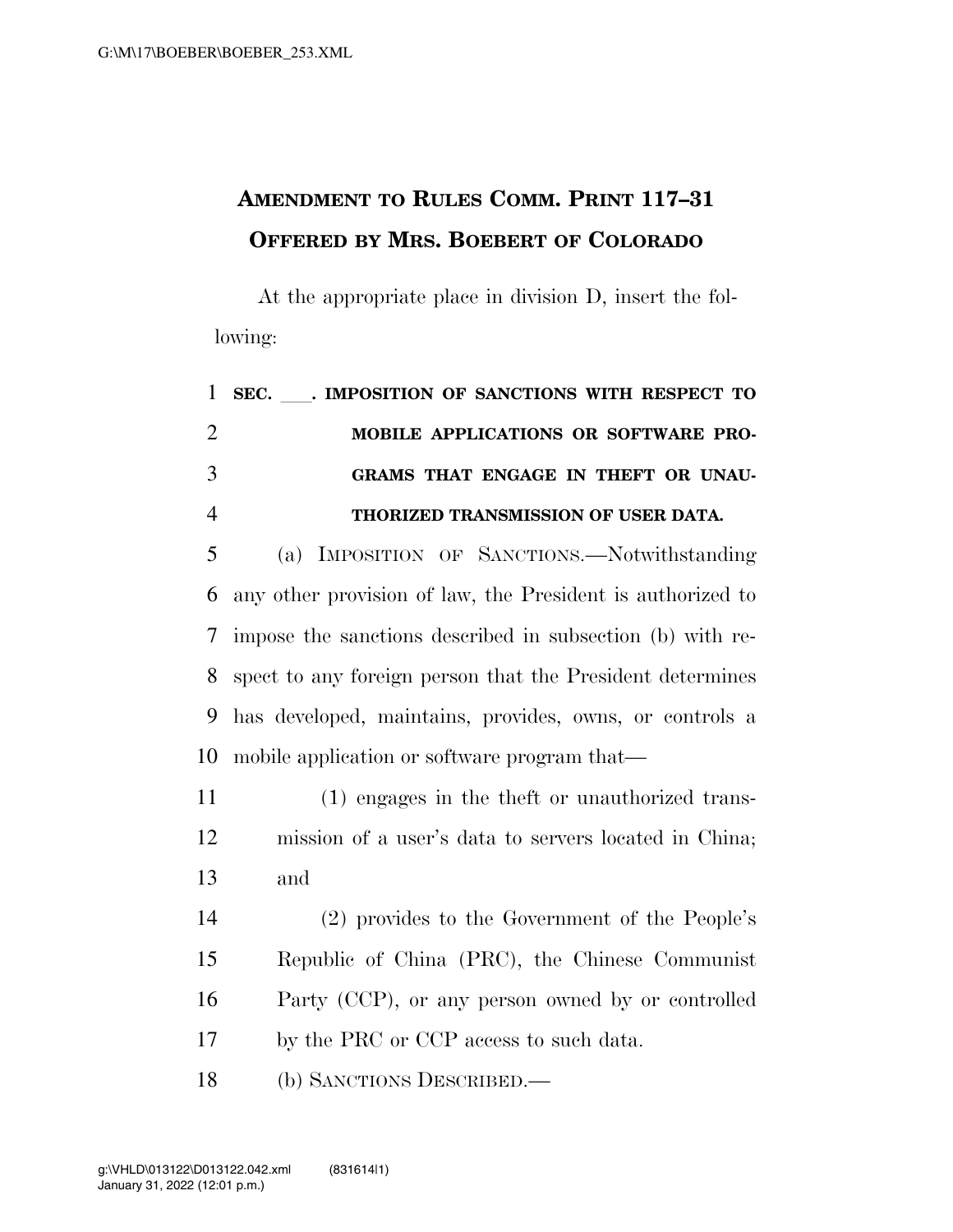$\mathfrak{D}$ 

 (1) IN GENERAL.—The sanctions described in this subsection with respect to a foreign person de- termined by the President to be subject to sub-section (a) are the following:

 (A) ASSET BLOCKING.—The President shall exercise of all powers granted to the Presi- dent by the International Emergency Economic Powers Act (50 U.S.C. 1701 et seq.) to the ex- tent necessary to block and prohibit all trans- actions in property and interests in property of the foreign person if such property and inter- ests in property are in the United States, come within the United States, or are or come within the possession or control of a United States person.

 (B) INADMISSIBILITY OF CERTAIN INDI-VIDUALS.—

 (i) INELIGIBILITY FOR VISAS, ADMIS- SION, OR PAROLE.—In the case of a for- eign person who is an individual, the for- eign person is— (I) inadmissible to the United

States;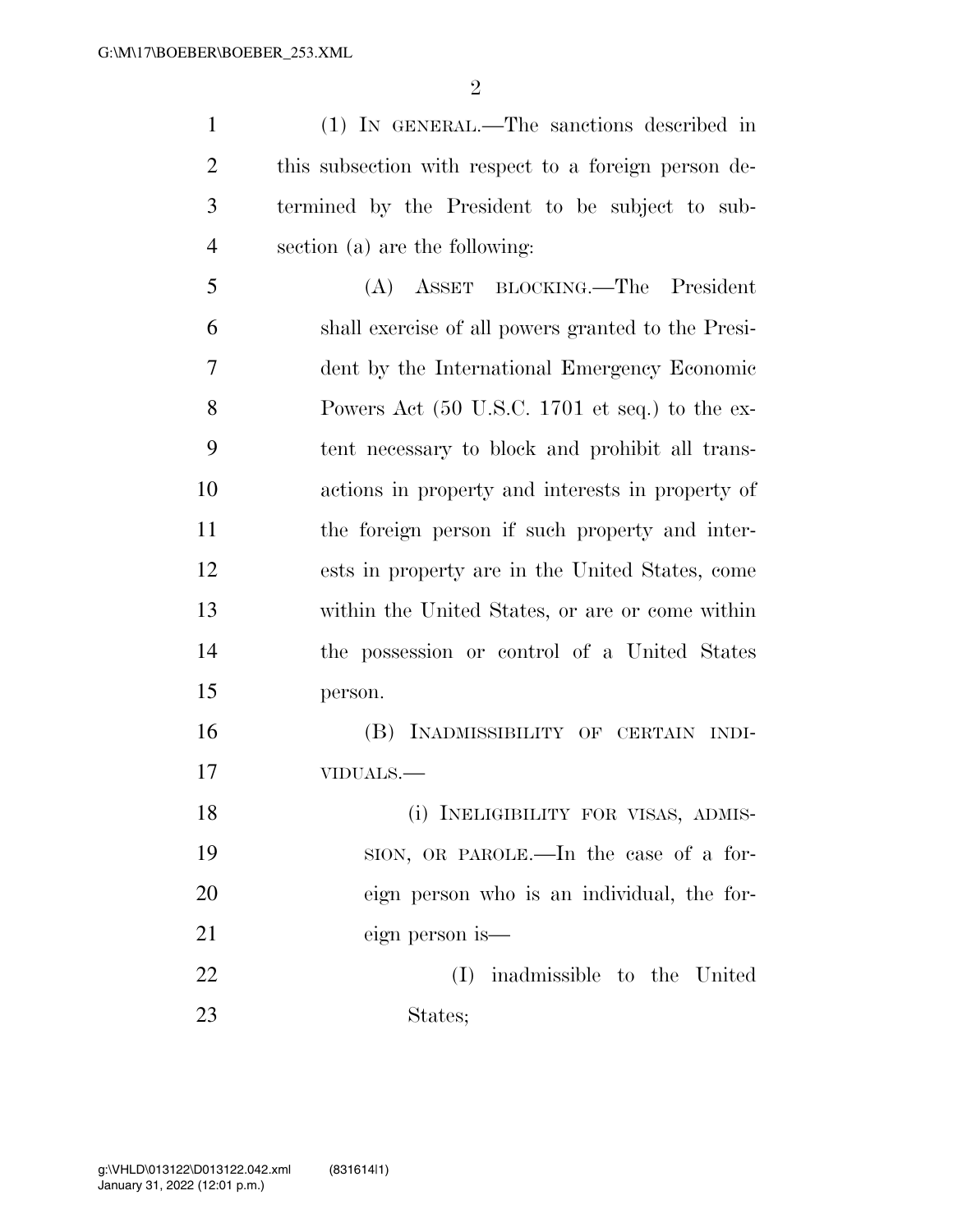| $\mathbf{1}$   | (II) ineligible to receive a visa or                  |
|----------------|-------------------------------------------------------|
| $\overline{2}$ | other documentation to enter<br>the                   |
| 3              | United States; and                                    |
| $\overline{4}$ | (III) otherwise ineligible to be                      |
| 5              | admitted or paroled into the United                   |
| 6              | States or to receive any other benefit                |
| 7              | under the Immigration and Nation-                     |
| 8              | ality Act $(8 \text{ U.S.C. } 1101 \text{ et seq.}).$ |
| 9              | (ii) CURRENT VISAS REVOKED.—                          |
| 10             | (I) IN GENERAL.—In the case of                        |
| 11             | a foreign person who is an individual,                |
| 12             | visa or other documentation<br>the                    |
| 13             | issued to the person shall be revoked,                |
| 14             | regardless of when such visa or other                 |
| 15             | documentation is or was issued.                       |
| 16             | (II) EFFECT OF REVOCATION.-                           |
| 17             | A revocation under subclause<br>(I)                   |
| 18             | shall—                                                |
| 19             | (aa) take effect immediately;                         |
| 20             | and                                                   |
| 21             | (bb) automatically cancel                             |
| 22             | any other valid visa or entry doc-                    |
| 23             | umentation that is in the per-                        |
| 24             | son's possession.                                     |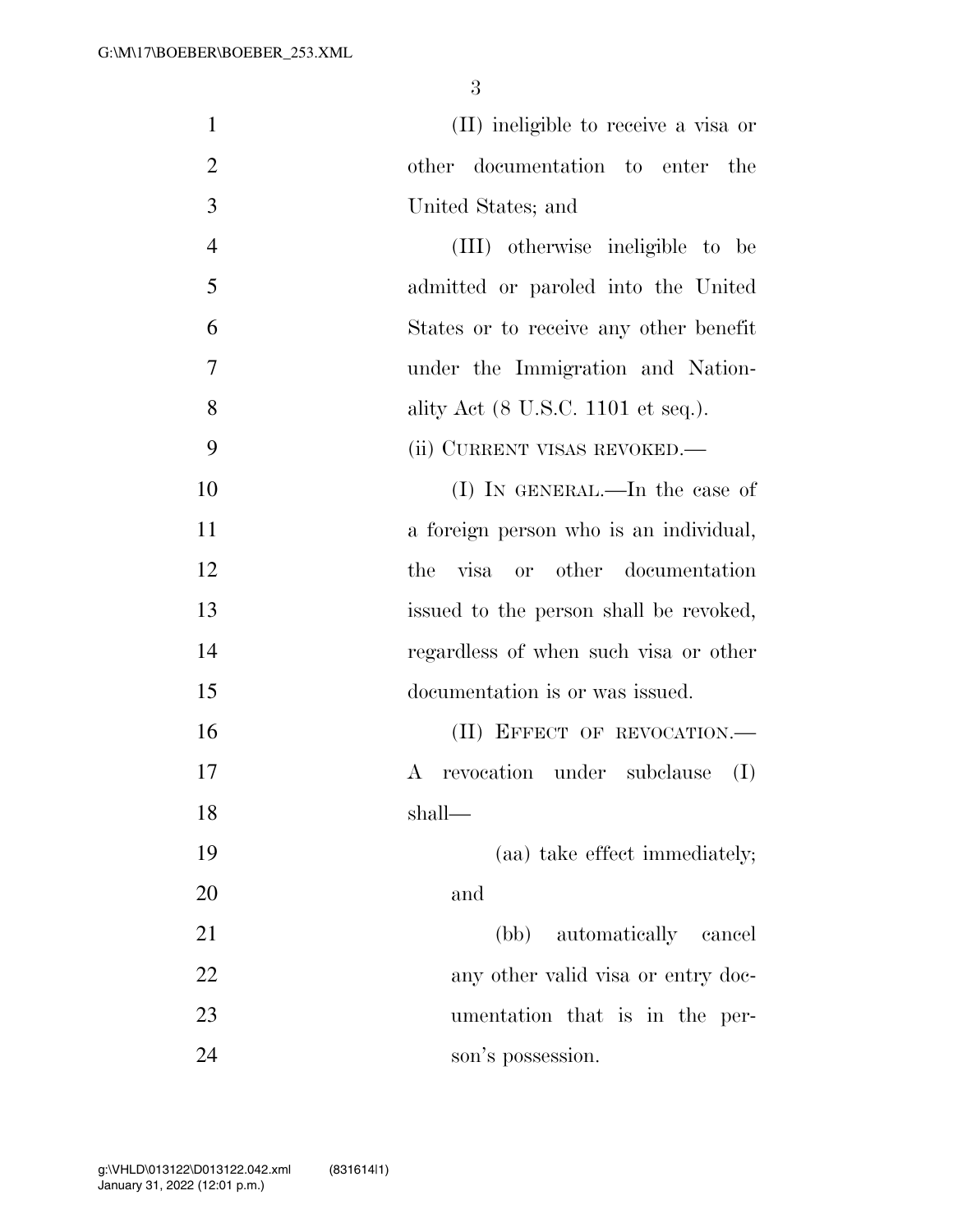(2) PENALTIES.—The penalties provided for in subsections (b) and (c) of section 206 of the Inter- national Emergency Economic Powers Act (50 U.S.C. 1705) shall apply to a person that violates, attempts to violate, conspires to violate, or causes a violation of regulations promulgated under sub- section (e) to implement this section to the same ex- tent that such penalties apply to a person that com- mits an unlawful act described in section 206(a) of such Act.

 (3) EXCEPTION TO COMPLY WITH UNITED NA- TIONS HEADQUARTERS AGREEMENT.—Sanctions under paragraph (1)(B) shall not apply to a foreign person who is an individual if admitting the person into the United States is necessary to permit the United States to comply with the Agreement regard- ing the Headquarters of the United Nations, signed at Lake Success June 26, 1947, and entered into force November 21, 1947, between the United Na- tions and the United States, or other applicable international obligations.

 (c) WAIVER.—The President may, on a case-by-case basis and for periods not to exceed 180 days, waive the application of sanctions imposed with respect to a foreign person under this section if the President certifies to the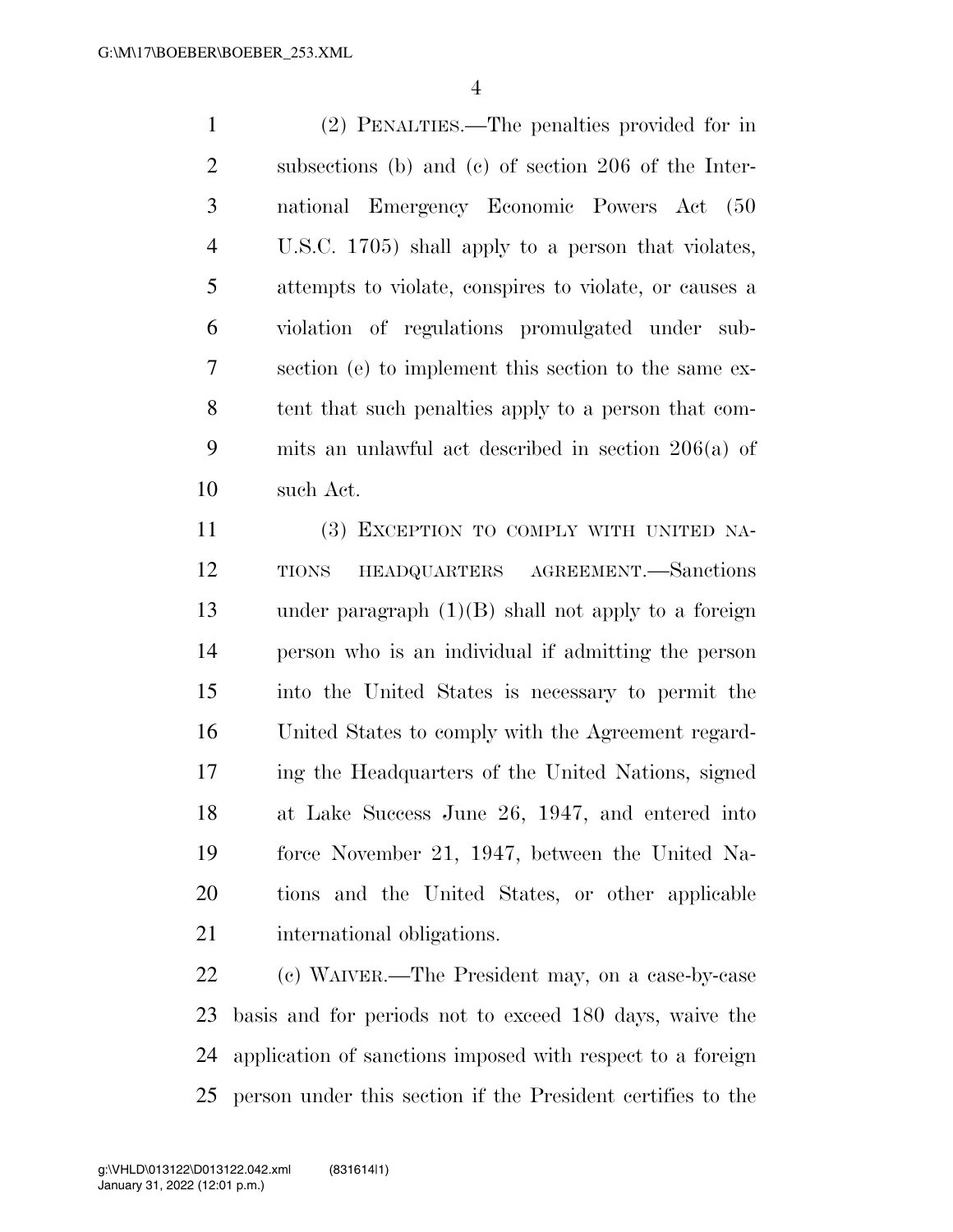appropriate congressional committees not later than 15 days before such waiver is to take effect that the waiver is vital to the national security interests of the United States.

 (d) IMPLEMENTATION AUTHORITY.—The President may exercise all authorities provided to the President under sections 203 and 205 of the International Emer- gency Economic Powers Act (50 U.S.C. 1702 and 1704) for purposes of carrying out this section. The exceptions to the President's authority described in section 203(b) of the International Emergency Economic Powers Act, as amended by section 1, shall not apply to the President's authority to exercise authorities under this section.

(e) REGULATORY AUTHORITY.—

 (1) IN GENERAL.—The President shall, not later than 180 days after the date of the enactment of this Act, prescribe regulations as necessary for 18 the implementation of this Act and the amendments made by this Act.

 (2) NOTIFICATION TO CONGRESS.—No later than 10 days before the prescription of regulations under subsection (1), the President shall notify the appropriate congressional committees regarding the proposed regulations and the provisions this Act and